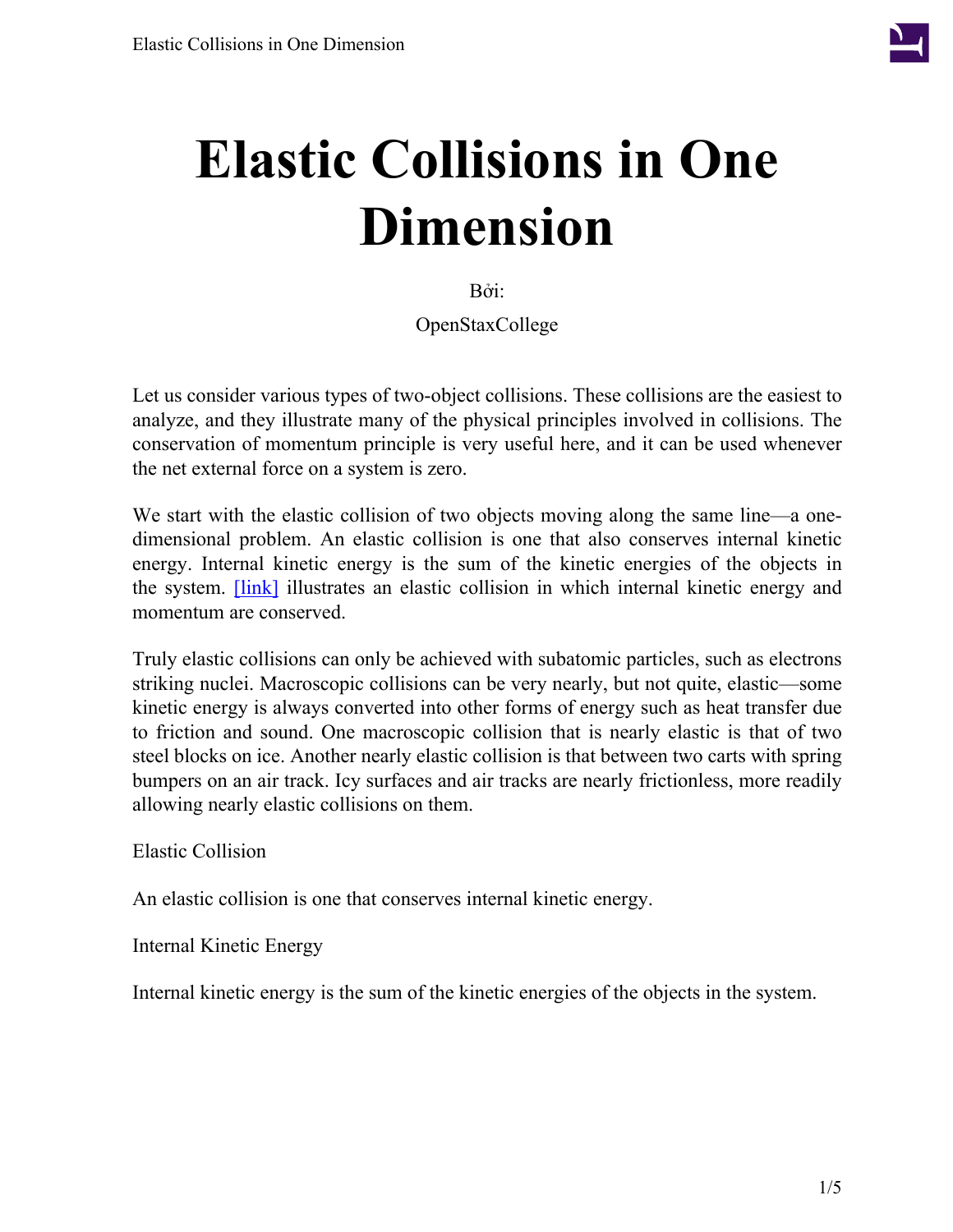<span id="page-1-0"></span>

*An elastic one-dimensional two-object collision. Momentum and internal kinetic energy are conserved.*

Now, to solve problems involving one-dimensional elastic collisions between two objects we can use the equations for conservation of momentum and conservation of internal kinetic energy. First, the equation for conservation of momentum for two objects in a one-dimensional collision is

$$
p_1 + p_2 = p'_{1} + p'_{2} (F_{\text{net}} = 0)
$$

or

$$
m_1v_1 + m_2v_2 = m_1v'_{1} + m_2v'_{2} (F_{\text{net}} = 0),
$$

where the primes (') indicate values after the collision. By definition, an elastic collision conserves internal kinetic energy, and so the sum of kinetic energies before the collision equals the sum after the collision. Thus,

$$
\frac{1}{2}m_1v_1^2 + \frac{1}{2}m_2v_2^2 = \frac{1}{2}m_1v'_{1}^2 + \frac{1}{2}m_2v'_{2}^2
$$
 (two-object elastic collision)

expresses the equation for conservation of internal kinetic energy in a one-dimensional collision.

Calculating Velocities Following an Elastic Collision

Calculate the velocities of two objects following an elastic collision, given that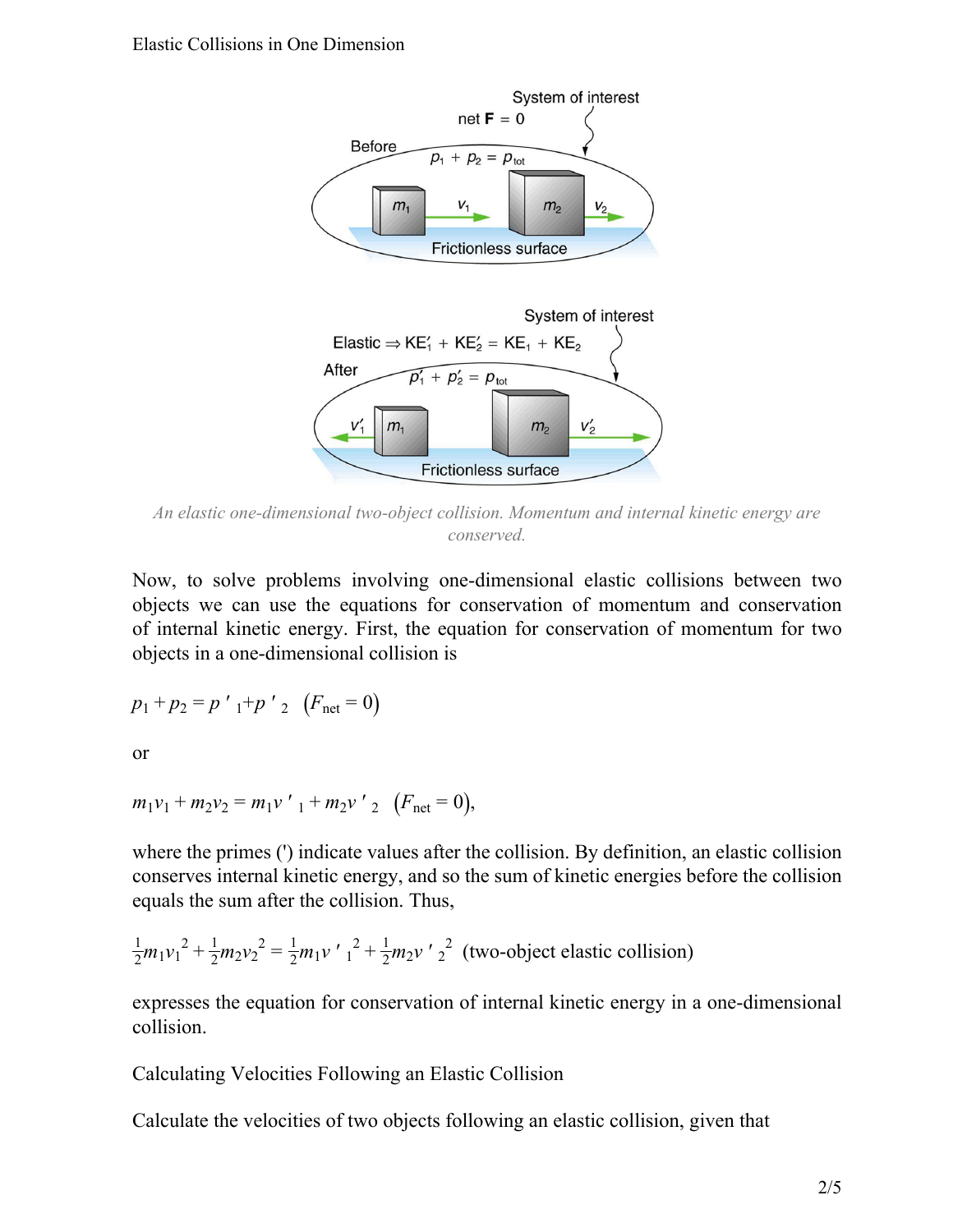$m_1 = 0.500$  kg,  $m_2 = 3.50$  kg,  $v_1 = 4.00$  m/s, and  $v_2 = 0$ .

#### **Strategy and Concept**

First, visualize what the initial conditions mean—a small object strikes a larger object that is initially at rest. This situation is slightly simpler than the situation shown in [\[link\]](#page-1-0) where both objects are initially moving. We are asked to find two unknowns (the final velocities  $v'$  1 and  $v'$  2). To find two unknowns, we must use two independent equations. Because this collision is elastic, we can use the above two equations. Both can be simplified by the fact that object 2 is initially at rest, and thus  $v_2 = 0$ . Once we simplify these equations, we combine them algebraically to solve for the unknowns.

#### **Solution**

For this problem, note that  $v_2 = 0$  and use conservation of momentum. Thus,

 $p_1 = p'_{1} + p'_{2}$ 

or

 $m_1v_1 = m_1v'_{1} + m_2v'_{2}$ .

Using conservation of internal kinetic energy and that  $v_2 = 0$ ,

$$
\frac{1}{2}m_1v_1^2 = \frac{1}{2}m_1v'_{1}^2 + \frac{1}{2}m_2v'_{2}^2.
$$

Solving the first equation (momentum equation) for  $v'_{2}$ , we obtain

$$
v'_{2} = \frac{m_1}{m_2} (v_1 - v'_{1}).
$$

Substituting this expression into the second equation (internal kinetic energy equation) eliminates the variable  $v'$ <sub>2</sub>, leaving only  $v'$ <sub>1</sub> as an unknown (the algebra is left as an exercise for the reader). There are two solutions to any quadratic equation; in this example, they are

$$
v'_{1} = 4.00 \text{ m/s}
$$

and

$$
v'_{1} = -3.00
$$
 m/s.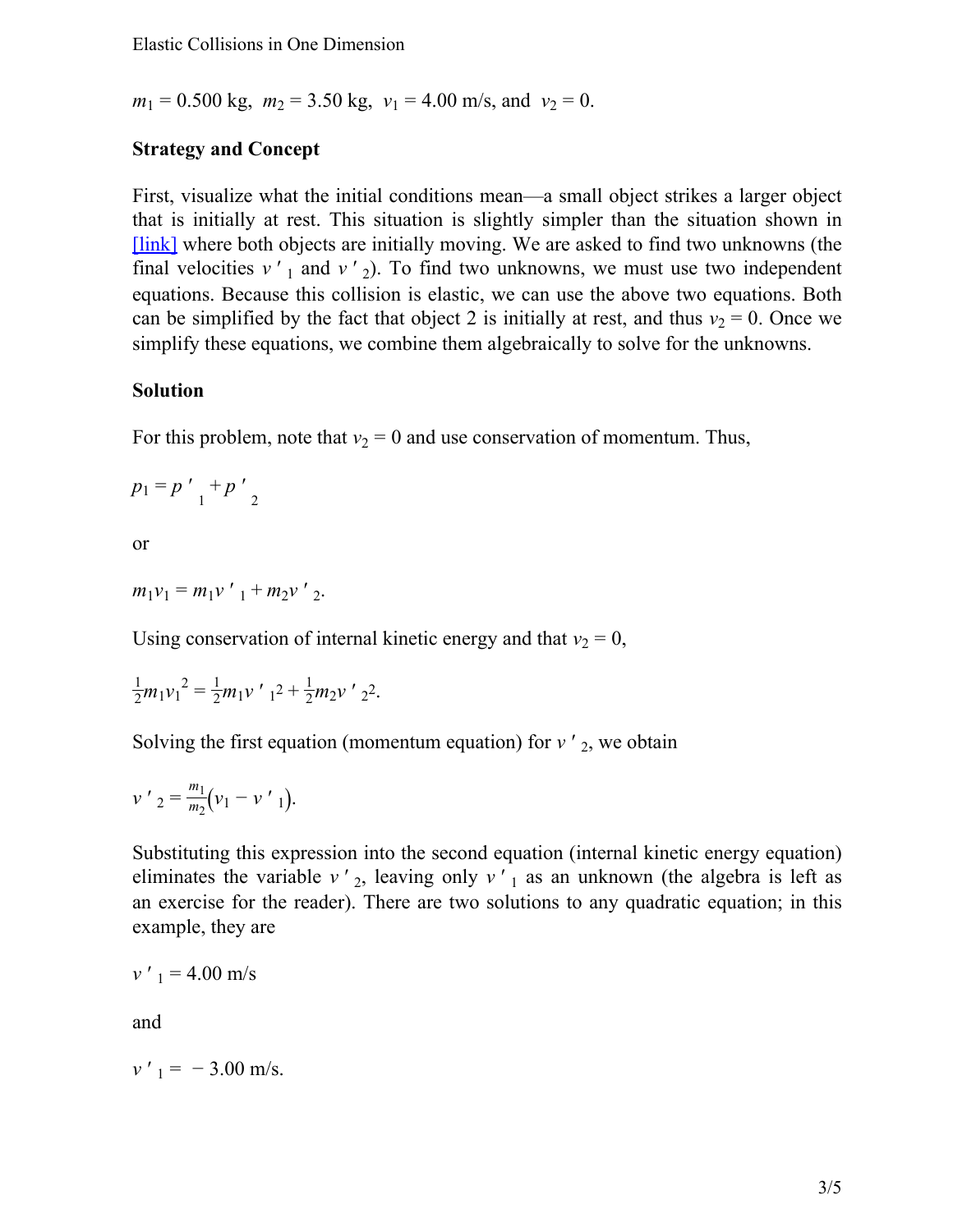As noted when quadratic equations were encountered in earlier chapters, both solutions may or may not be meaningful. In this case, the first solution is the same as the initial condition. The first solution thus represents the situation before the collision and is discarded. The second solution ( $v'$ <sub>1</sub> = − 3.00 m/s) is negative, meaning that the first object bounces backward. When this negative value of  $v'$ <sub>1</sub> is used to find the velocity of the second object after the collision, we get

$$
v'_{2} = \frac{m_1}{m_2} (v_1 - v'_{1}) = \frac{0.500 \text{ kg}}{3.50 \text{ kg}} [4.00 - (-3.00)] \text{ m/s}
$$

or

 $v'$ <sub>2</sub> = 1.00 m/s.

## **Discussion**

The result of this example is intuitively reasonable. A small object strikes a larger one at rest and bounces backward. The larger one is knocked forward, but with a low speed. (This is like a compact car bouncing backward off a full-size SUV that is initially at rest.) As a check, try calculating the internal kinetic energy before and after the collision. You will see that the internal kinetic energy is unchanged at 4.00 J. Also check the total momentum before and after the collision; you will find it, too, is unchanged.

The equations for conservation of momentum and internal kinetic energy as written above can be used to describe any one-dimensional elastic collision of two objects. These equations can be extended to more objects if needed.

Making Connections: Take-Home Investigation—Ice Cubes and Elastic Collision

Find a few ice cubes which are about the same size and a smooth kitchen tabletop or a table with a glass top. Place the ice cubes on the surface several centimeters away from each other. Flick one ice cube toward a stationary ice cube and observe the path and velocities of the ice cubes after the collision. Try to avoid edge-on collisions and collisions with rotating ice cubes. Have you created approximately elastic collisions? Explain the speeds and directions of the ice cubes using momentum.

## PhET Explorations: Collision Lab

Investigate collisions on an air hockey table. Set up your own experiments: vary the number of discs, masses and initial conditions. Is momentum conserved? Is kinetic energy conserved? Vary the elasticity and see what happens.